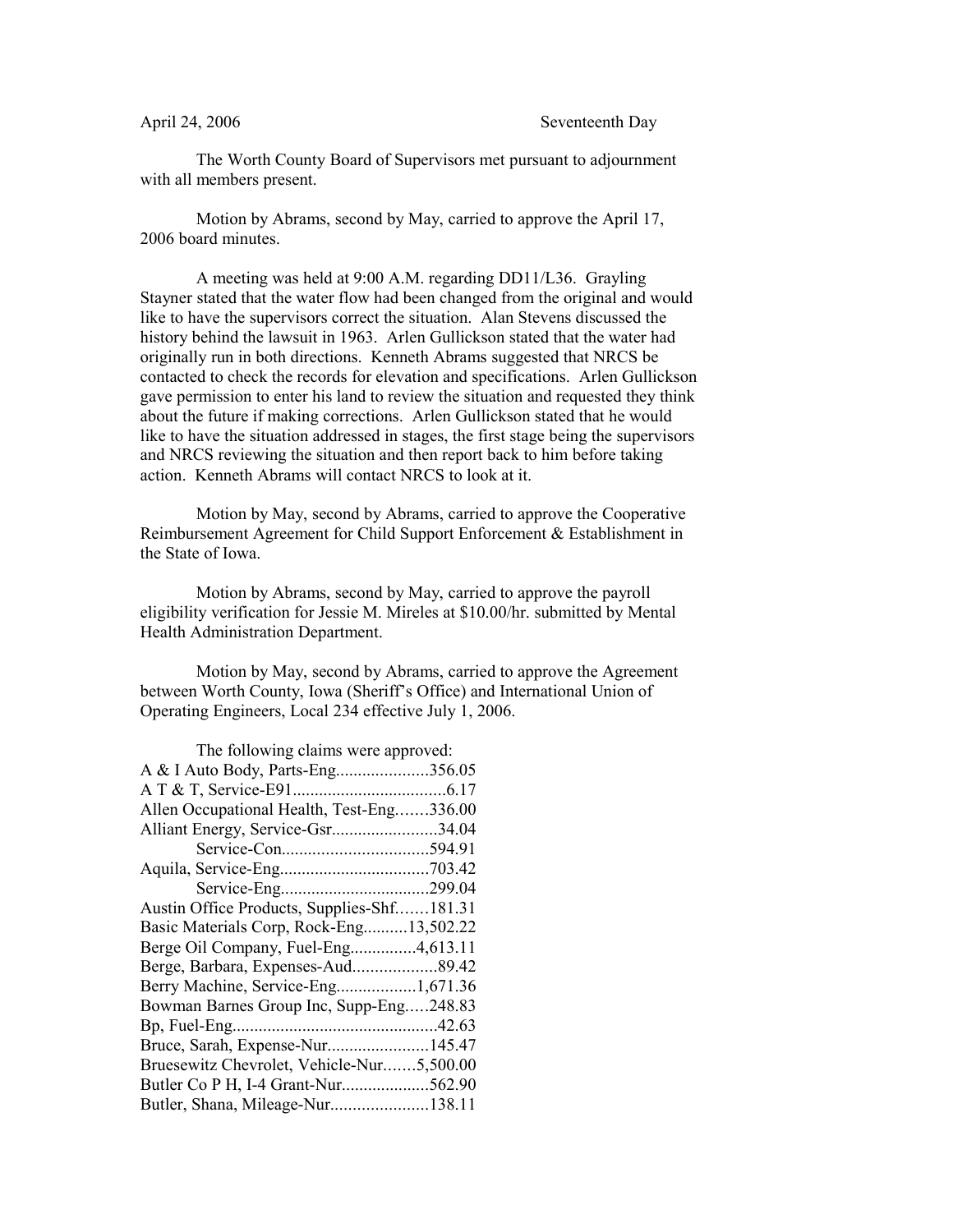| Carquest Auto Parts, Parts-Con245.95        |  |
|---------------------------------------------|--|
| Central IA Distributing, Supplies-Con906.20 |  |
| Chickasaw Co P H, I-4 Grant-Nur1,598.10     |  |
| City of Fertile, Service-Eng101.70          |  |
| City of Northwood, Service-Con34.00         |  |
|                                             |  |
| Computer Assistants, Service-Dap1,153.88    |  |
|                                             |  |
| Dave Syverson Ford Truck, Parts-Eng13.80    |  |
| Dept of Human Services, Service-Mha36.39    |  |
|                                             |  |
| Service-Mha28,470.34                        |  |
|                                             |  |
| Des Moines Stamp Mfg Co, Supp-Trs29.75      |  |
| Dick's Petroleum Company, Parts-Eng156.40   |  |
| Distad Treasurer, Dennis, Taxes-Con276.94   |  |
| Dorsey, Kelli, Mileage-Nur27.14             |  |
| Duncan Heights Inc, Service-Mha4,422.00     |  |
| Earthlink Inc, Service-Nur13.95             |  |
| Emmet County P H, I-4 Grant-Nur526.93       |  |
| Fallgatter's Market, Supplies-Shf771.73     |  |
|                                             |  |
| Fank, Dan, Expenses-Shf30.91                |  |
| Fiala Office Products Lt, Service-Trs25.00  |  |
|                                             |  |
| Floyd Co P H, I-4 Grant-Nur947.07           |  |
| Fossey, Michael D, Grant Promo-Nur120.00    |  |
| Franklin Co P H, I-4 Grant-Nur585.46        |  |
| General Injectables & Va, Supp-Nur469.56    |  |
| Gentz, David, Expenses-Shf34.90             |  |
| Greve Law Office, Rent-Att250.00            |  |
|                                             |  |
|                                             |  |
| Harris, Paula, Education-Scp283.92          |  |
| Hartman, Lisa, Mileage-Nur54.68             |  |
| Heartland Power Coop, Service-Con436.95     |  |
| Holiday Inn, Education-Shf171.94            |  |
| Howard Co P H, I-4 Grant-Nur1,055.05        |  |
| Iowa County Atty's Assoc, Dues-Att152.00    |  |
| Iowa Department of Publi, Serv-Shf993.00    |  |
| Iowa Office Solutions, Supplies-Aud5.49     |  |
| Iowa Prison Industries, Signs-Eng376.10     |  |
| Iverson, Jon, Repair-Con141.63              |  |
| Jensen, Bobbie, Mileage-Mha399.37           |  |
| Johnson, Donald, Labor-San589.66            |  |
|                                             |  |
| Kloster, Michael, Grant Promo-Nur80.00      |  |
| Koob, Richard, Grant Promo-Nur40.00         |  |
| Kossuth Co P H, I-4 Grant-Nur1,040.43       |  |
| L R Falk Const Co, Rock-Eng11,697.44        |  |
| Lexis-Nexis, Service-Att103.00              |  |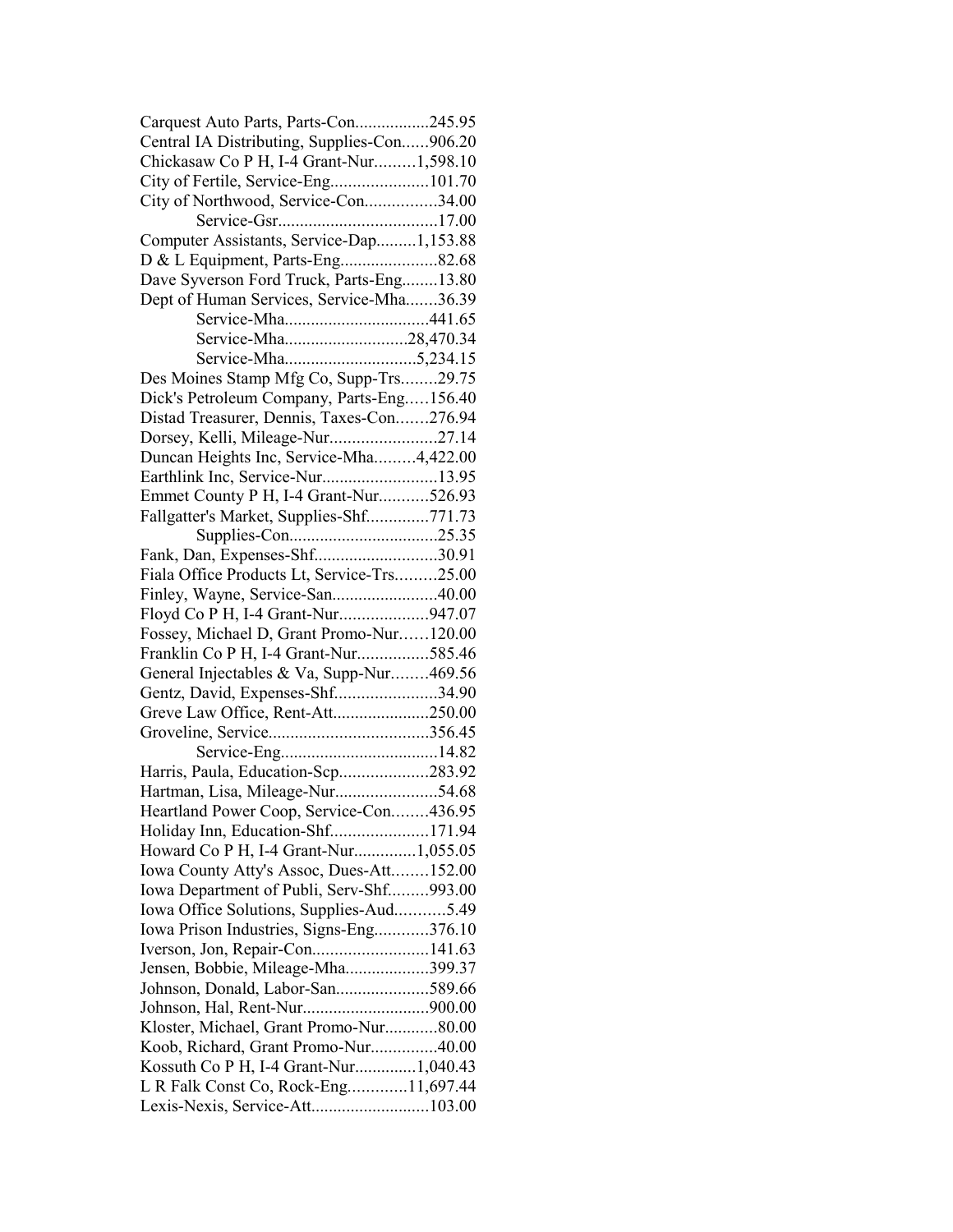| Low's Standard, Fuel-Asr35.25                                                    |  |
|----------------------------------------------------------------------------------|--|
|                                                                                  |  |
| Mainstay Systems Inc, Service-Shf1,095.00                                        |  |
|                                                                                  |  |
| Marshall & Swift Inc, Service-Shf200.52                                          |  |
|                                                                                  |  |
| Martin Marietta Aggreg, Rock-Eng13,638.00                                        |  |
| Mason City Business, Service-Shf62.82                                            |  |
| Mason City Clinic, Service-Mha100.00                                             |  |
| Matt Parrott & Sons Co, Supplies-Aud31.92                                        |  |
|                                                                                  |  |
|                                                                                  |  |
|                                                                                  |  |
| Mental Health Center, Service-Mha3,530.45                                        |  |
|                                                                                  |  |
| Miner R N, Sandy, Mileage-Nur54.07                                               |  |
| Mireles, Jessie, Expense-Mha123.00                                               |  |
| Mitchell Co Care, Service-Mha2,790.00                                            |  |
| Mitchell Co P H, I-4 Grant-Nur1,108.87                                           |  |
| Mitchell Co Sheriff, Room/Board-Shf700.00                                        |  |
| Morbark Inc., Parts-Eng532.91                                                    |  |
| Mueller, Dean A, Expense-Con80.72                                                |  |
| Napa Auto Parts, Parts-Eng91.41                                                  |  |
| Next Generation Technolo, Serv-Mha610.00                                         |  |
|                                                                                  |  |
| Comp Dev Plan-Ndp14,000.00                                                       |  |
| No IA Juvenile Detention, Serv-Juv1,500.00                                       |  |
| North IA Area Comm Colle, Edu-Nur15.00                                           |  |
| North Iowa Vocational, Service-Mha1,240.98                                       |  |
|                                                                                  |  |
| Northern Coop Services, Fuel-Eng11,918.39                                        |  |
| Northwood Anchor, Service-Con185.00                                              |  |
|                                                                                  |  |
|                                                                                  |  |
| Northwood Co-Op Elevator, Supp-Con5.00                                           |  |
| Northwood Lumber Co, Safety-Eng18.24                                             |  |
| Northwood Motor Co, Service-Tra32.30                                             |  |
| Northwood True Value, Supplies-Con164.16                                         |  |
|                                                                                  |  |
| Northwood Welding, Supplies-Con36.68                                             |  |
|                                                                                  |  |
| Northwoods State Bank, Expense-Shf202.95                                         |  |
| Opportunity Village, Service-Mha245.60                                           |  |
|                                                                                  |  |
| Ostby, Joann, Mileage-Nur109.59                                                  |  |
| Page, Holly G, Grant Promo-Nur120.00                                             |  |
|                                                                                  |  |
| Page, Roxanne G, Grant Promo-Nur40.00<br>Palo Alto Co P H, I-4 Grant-Nur1,543.33 |  |
|                                                                                  |  |
| Parks, Kristie, Mileage-Nur41.72                                                 |  |
| Patterson, Tammy, Mileage-Hha177.59<br>Postmaster, Stamps-Asr156.00              |  |
|                                                                                  |  |